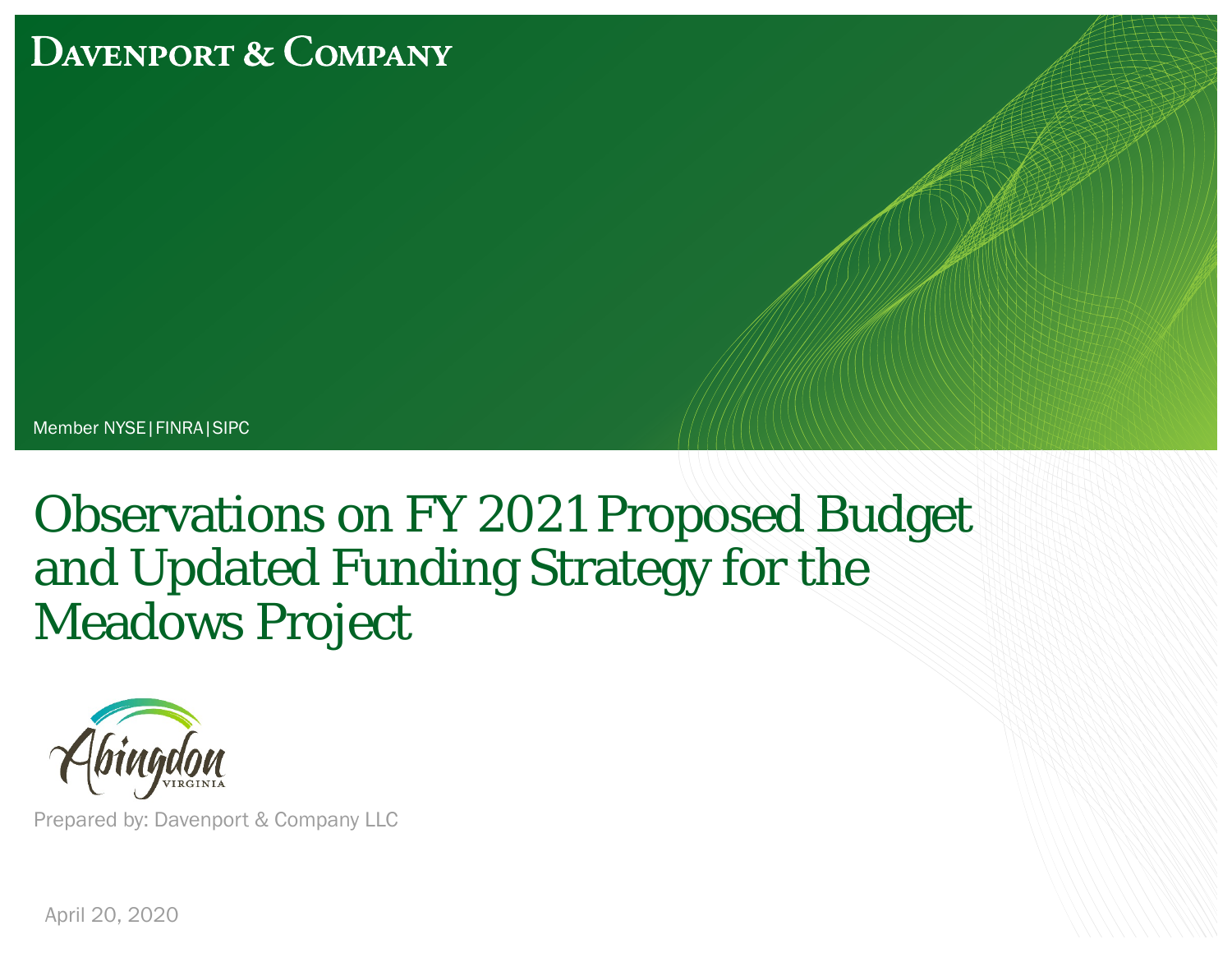## Proposed 2021 Budget — Incorporating COVID 19 Adjustments



#### KEY OBSERVATIONS

- The Town has developed a balanced budget that does not rely on Unassigned Fund Balances.
- Includes a one-time sale of property of \$600,000.
- Includes \$500,000 of cash funding of capital projects.
- Includes approximately \$1,500,000 in reduced revenue assumptions from a combination of Sales, Lodging and Meals taxes.
- Does not include/anticipate any funds from Federal and State stimulus programs.
- FY 2021 Budget includes the payment of debt service for both General Fund projects and the Meadows Project (approximately \$250,000).

DAVENPORT & COMPANY -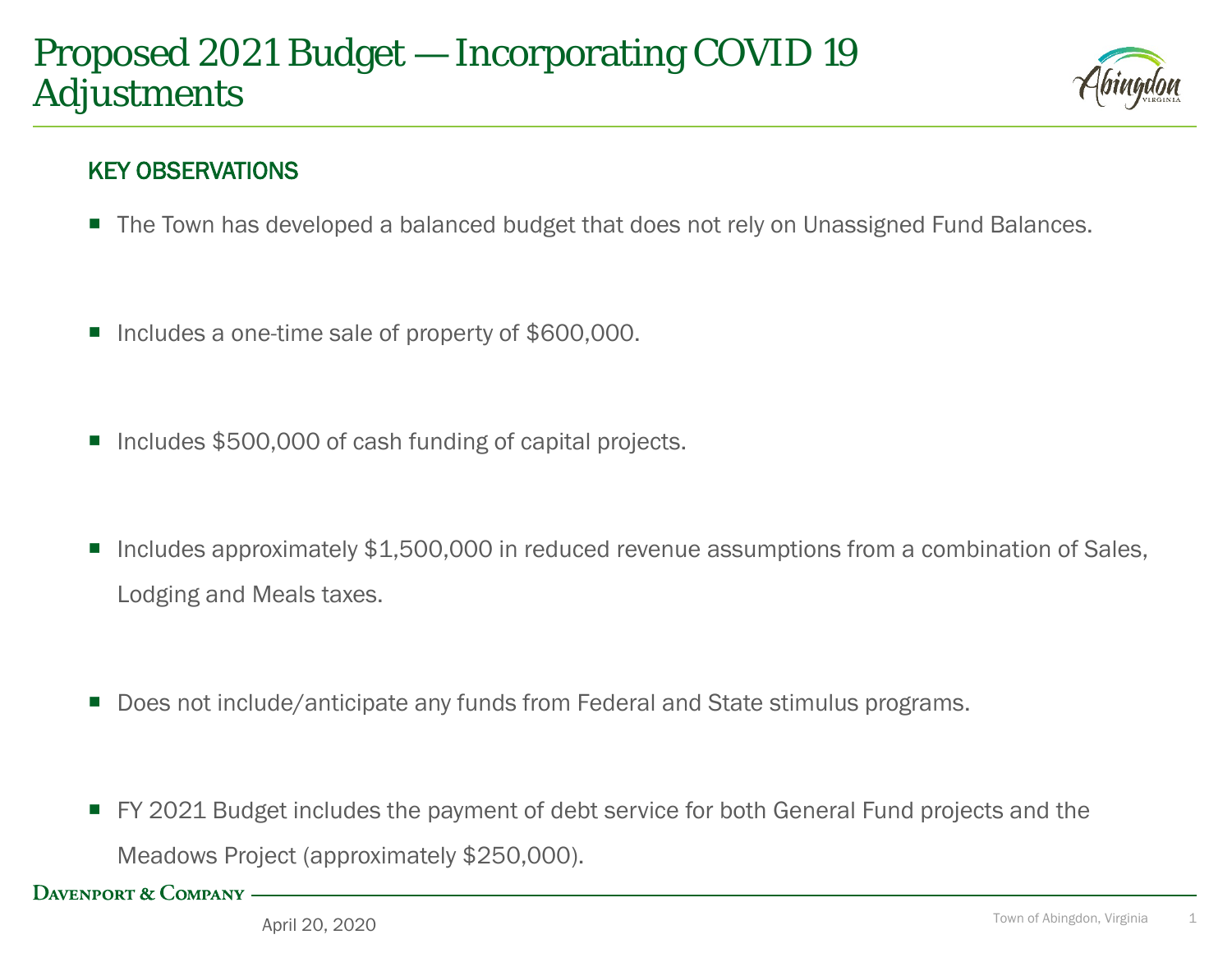

#### KEY OBSERVATIONS

- Total Principal (excluding the Meadows Project) is approximately \$2.4 million and is all paid off within 10 Years (by FY 2028).
- Annual Debt Service in FY 2021 through 2024 is relatively flat at slightly over \$410,000 per year.
- Annual Debt Service in FY 2025/2026 and beyond decreases by roughly \$200,000 per year.
- The Town's debt level, absent the Meadows project, is considered very limited and rapidly retired.
- While interest rates on the Town's existing debt are under 3% (fixed rates), there still may be an opportunity to lower the interest rate(s) on some or all the outstanding debt.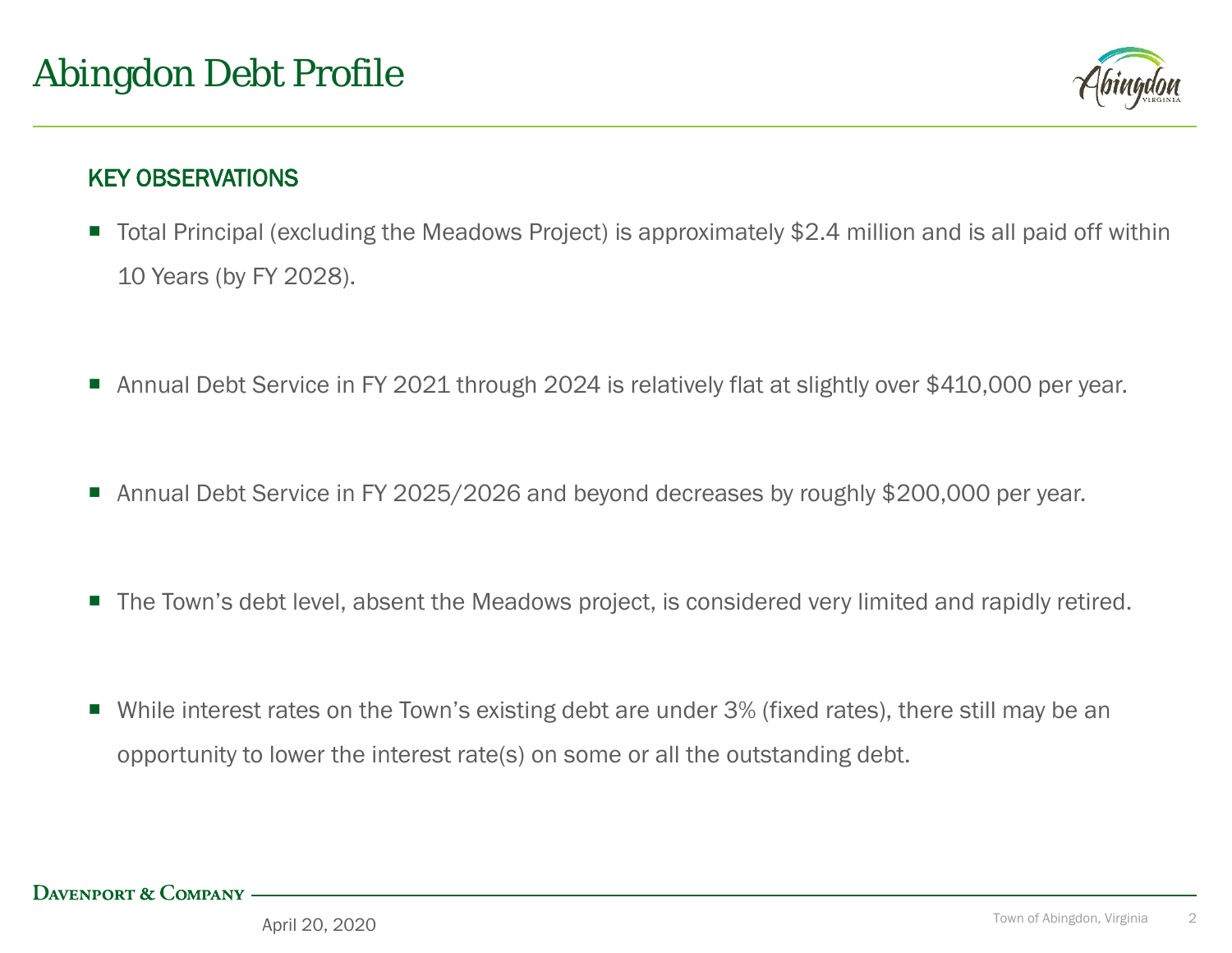

#### KEY OBSERVATIONS

- The Development has continued to progress as anticipated per the development team.
- At completion, FY 2022, anticipated revenues are estimated to range from \$1.1 million to \$1.25 million annually.
- Total annual, maximum debt service (estimated) is approximately \$775,000. This contemplates the total borrowing increases by \$2.0 million.
- Existing debt service increase of roughly \$250,000 in FY 2021 is already incorporated in the amended, proposed FY 2021 Budget.
- Debt service for the Meadows Project is expected to increase another \$250,000 to \$500,000 in either FY 2022 or FY 2023. Debt service is expected to peak at \$775,000 in FY 2024.

**DAVENPORT & COMPANY -**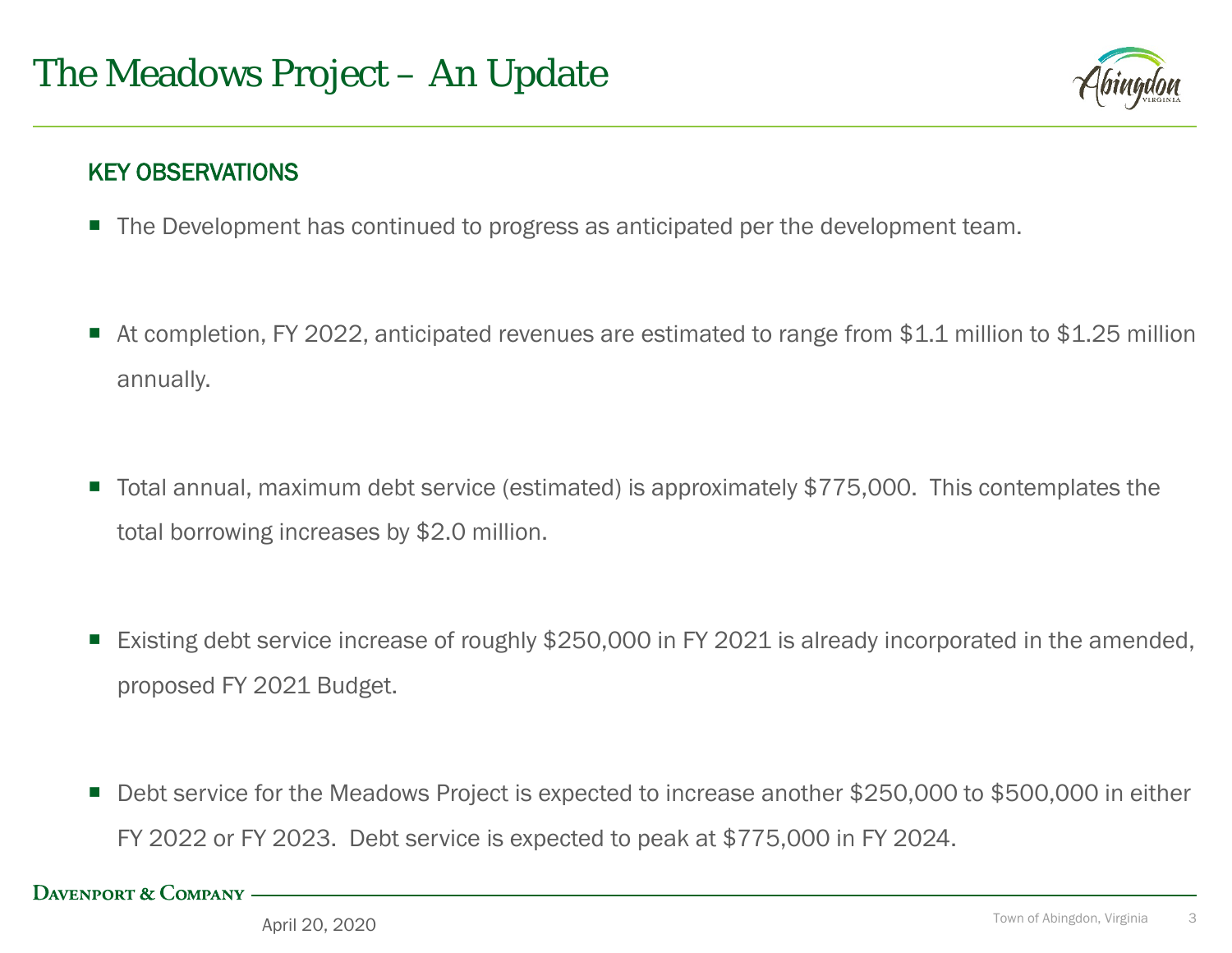

| Date                      | <b>Activity</b>                                   |
|---------------------------|---------------------------------------------------|
| Mid-May 2020              | • Construction Bid Documents Ready.               |
| On or About June 1, 2020  | • Construction Bid Advertised.                    |
| On or About July 15, 2020 | • Construction Bids Received & Award.             |
| On or About August 2020   | • Construction Begins (Six Months to Completion). |
| Late Winter/Early Spring  | • Sports Complex Completed.                       |

Based on this schedule, Davenport Recommends funding be obtained by July 15, 2020.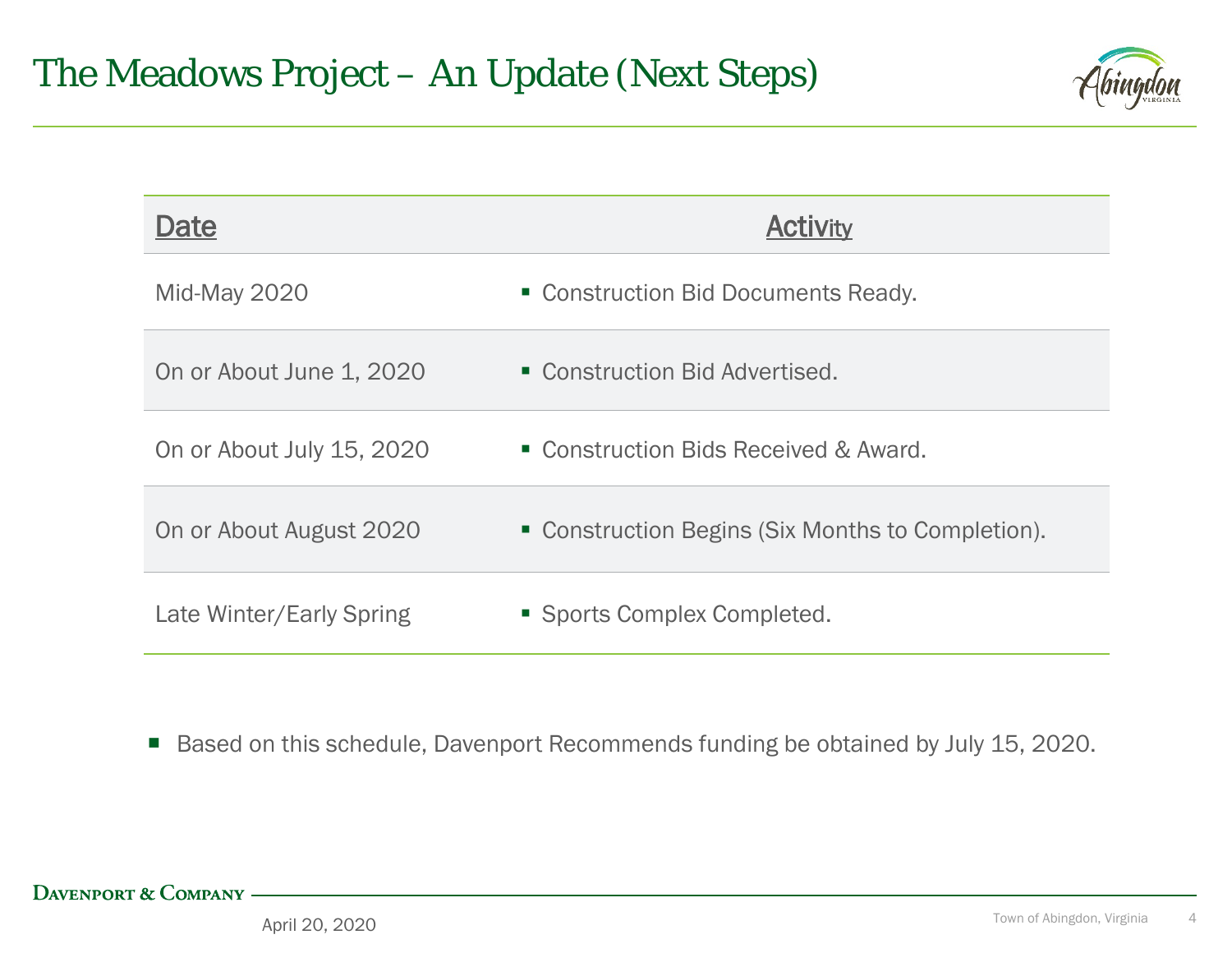

| Date                      |                                                                                                                            |
|---------------------------|----------------------------------------------------------------------------------------------------------------------------|
| April 20, 2020            | • Davenport Presents Recommendation and<br>Timetable.                                                                      |
| Balance of April/May 2020 | • Develop Key Documents, including Credit Rating<br>Update/Meetings.                                                       |
|                           | • Consider a combined new money and refunding<br>issue to take maximum advantage of economies of<br>scale.                 |
| <b>June 2020</b>          | • Complete necessary Documents and Meetings,<br>including Public Hearing for increase related to<br><b>Sports Complex.</b> |
| Late June/ Early July     | • Sale Date for Bonds.                                                                                                     |
| On or About July 15, 2020 | • Close on the Financing.                                                                                                  |

#### DAVENPORT & COMPANY -